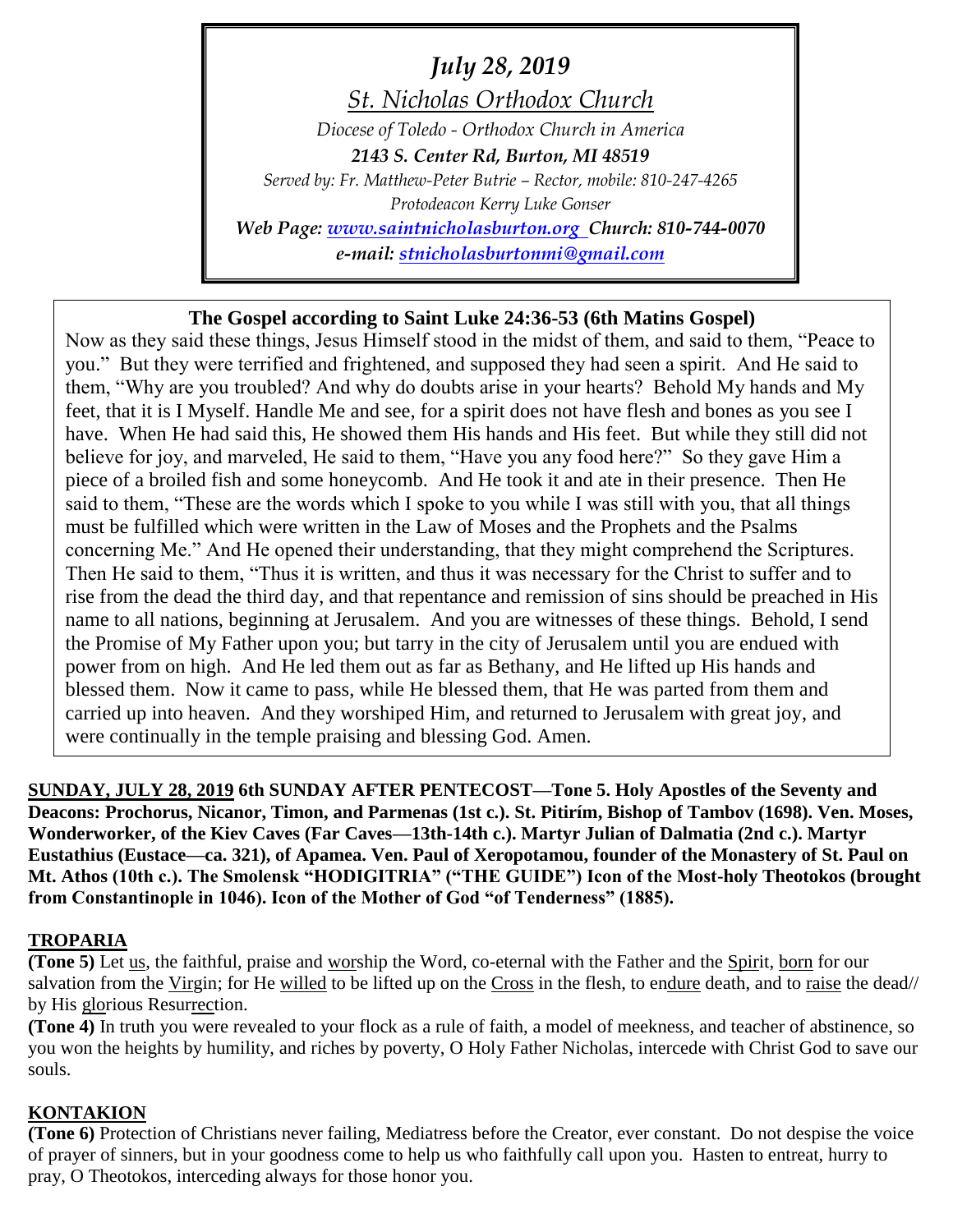## *The Prokeimenon in the Fifth Tone:* **Thou, O Lord, shalt protect us and preserve us / from this generation forever.**

*v:* **Save me, O Lord, for there is no longer any that is godly.** 

**THE EPISTLE OF PAUL TO THE ROMANS (12:6-14)** Brethren: Having gifts that differ according to the grace given to us, let us use them: if prophecy, in proportion to our faith; if service, in our serving; he who teaches, in his teaching; he who exhorts, in his exhortation; he who contributes, in liberality; he who gives aid, with zeal; he who does acts of mercy, with cheerfulness. Let love be genuine; hate what is evil, hold fast to what is good; love one another with brotherly affection; outdo one another in showing honor. Never flag in zeal, be aglow with the Spirit, serve the Lord. Rejoice in your hope, be patient in tribulation, be constant in prayer. Contribute to the needs of the saints, practice hospitality. Bless those who persecute you; bless and do not curse them.

### *Alleluia, Tone 5*

- *v:* **I will sing of Thy mercies, O Lord, forever; with my mouth I will proclaim Thy truth from generation to generation.**
- *v:* **For Thou hast said: Mercy will be established forever; Thy truth will be prepared in the heavens.**

## **THE READING FROM THE HOLY GOSPEL ACCORDING TO SAINT MATTHEW (9:1-8)**

And getting into a boat Jesus crossed over and came to his own city. And behold, they brought to him a paralytic, lying on his bed; and when Jesus saw their faith he said to the paralytic, "Take heart, my son; your sins are forgiven." And behold, some of the scribes said to themselves, "This man is blaspheming." But Jesus, knowing their thoughts, said, "Why do you think evil in your hearts? For which is easier, to say, `Your sins are forgiven,' or to say, `Rise and walk'? But that you may know that the Son of man has authority on earth to forgive sins" -- he then said to the paralytic -- "Rise, take up your bed and go home." And he rose and went home. When the crowds saw it, they were afraid, and they glorified God, who had given such authority to men.

**COMMUNION HYMN** Praise the Lord from the heavens! Praise Him in the highest! Alleluia, Alleluia, Alleluia! **Saints Prochorus, Nicanor, Timon and Parmenas, Apostles of the Seventy** (July 28) were among the first deacons in the Church of Christ.

In the Acts of the Holy Apostles (6:1-6) it is said that the twelve Apostles chose seven men: Stephen, Philip, Prochorus, Nicanor, Timon, Parmenas and Nicholas, full of the Holy Spirit and wisdom, and appointed them to serve as deacons.

They are commemorated together on July 28, although they died at various times and in various places.

At first, Saint Prochorus accompanied the holy Apostle Peter, who made him bishop in the city of Nicomedia. After the Dormition of the Most Holy Theotokos, Prochorus was a companion and coworker of the holy Apostle John the Theologian and was banished with him to the island of Patmos. There he wrote down the Book of Revelation concerning the final fate of the world. Upon returning to Nicomedia, Saint Prochorus converted pagans to Christ in the city of Antioch, where he suffered martyrdom.

Although Saint Nicanor suffered on the same day that the holy Protomartyr Stephen (December 27) and many other Christians were killed by stoning, Saint Nicanor is commemorated on December 28.

Saint Timon was later appointed by the Apostles as bishop of the city of Bostra in Arabia and suffered from the Jews and pagans for preaching the Gospel. He was thrown into a furnace, but by the power of God he came out of it unharmed. The tradition of the Roman Church says that Saint Timon died by crucifixion.

Saint Timon of the Seventy is also commemorated on December 30.

Saint Parmenas zealously preached Christ in Macedonia. He died after being afflicted with an illness. Some say that Saint Parmenas suffered martyrdom under Trajan (98-117) in the final year of his reign.

[www.oca.org](http://www.oca.org/)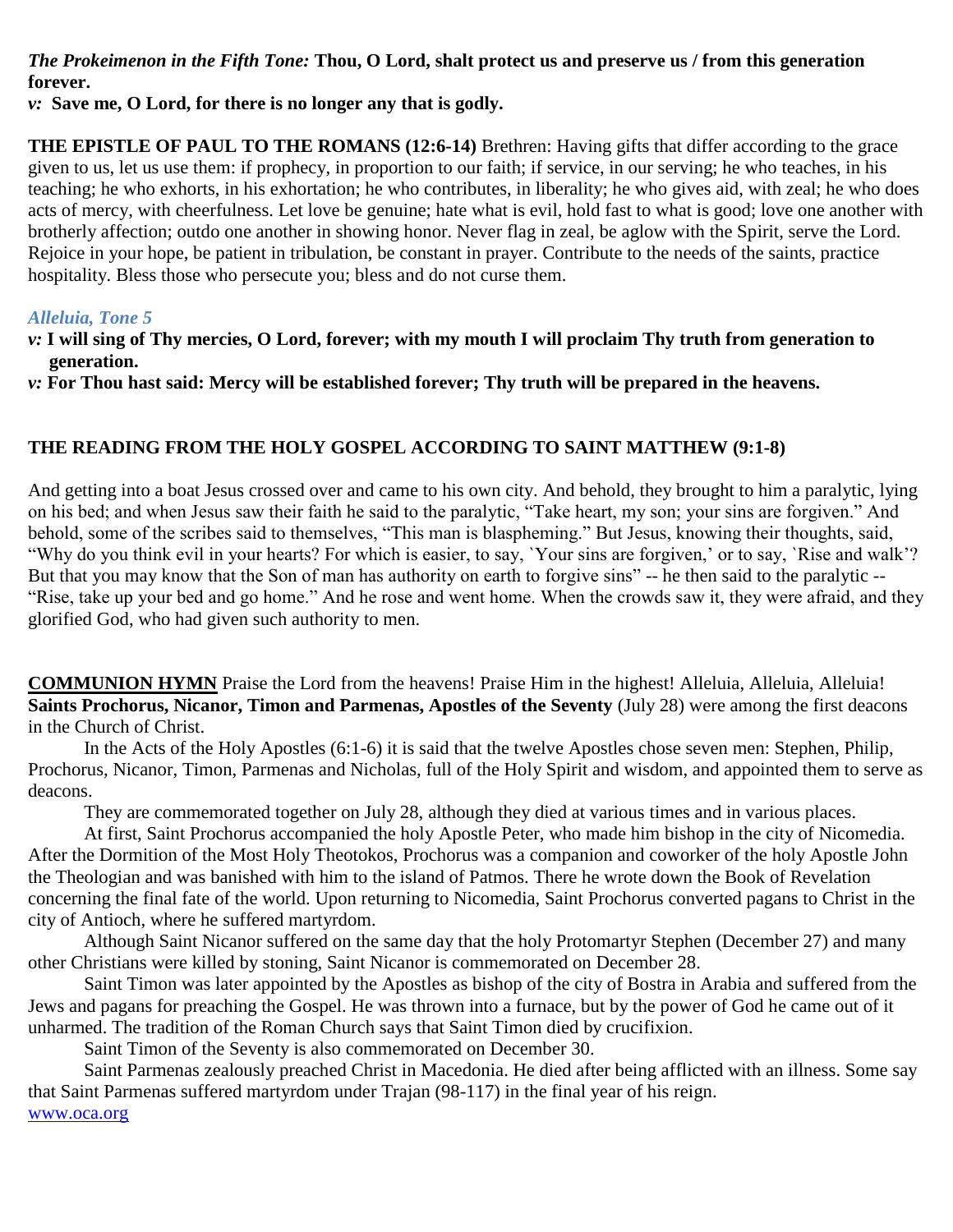# န္ကြိုးေခါင္ဆိုးေခါင္ဆိုးေခါင္း တစ္သိုးေခါင္း ခင္ဆိုးေခါင္ဆိုးေခါင္း ဆိုးလ္ကြယ္ေတြက ခင္ဆိုးေခါင္သိုးေခါင္း **CANDLE INTENTIONS FOR THE HEALTH AND BLESSINGS OF**

In honor of Aaron Prusac's parents Mira & Stojan Prusac God's blessings for good health to Christy Panoff on her birthday today, July  $21<sup>st</sup>$ . God's blessings to Linda Branoff on her birthday July 21 $st$ . Mary & Tom Popoff Angelo & Helen Popoff Fr. Tom, Fr. Paul, Fr. Joe, Fr. Dimitrie, Fr. Anthony, Matushka Rose Marie, Angelo, Christine, Tommy, Reggie, Alex, Irene, Rimi, Allen, Deborah, Susan, Luba, David, Stojan, Mira, Bosa, Christopher, Jeanette, Nicholas, Margaret, Joseph, Ted, Marlene, Gladys, my family and friends Joe Tome Special Intention Joe Tome

### **CANDLE INTENTIONS FOR BLESSED REPOSE**

Our grandson Andrew Angelo & Christine Michael Goodman Blessed Repose~Memory Eternal Aunt Dorothy, Debbie, Ralph,

. Angelo & Christine

Joe, Sarah, David & Ashley

નફ્રીંબ બફ્રીંબ બફ્રીંબ બફ્રીંબ બફ્રીંબ બફ્રીંબ બફ્રીંબ બફ્રીંબ બફ્રીંબ બફ્રીંબ બફ્રીંબ બફ્રીંબ બફ્રીંબ

**WELCOME** to all our friends and visitors. Please join us in our fellowship hall for coffee and donuts.

**COFFEE & DONUTS** are served in the fellowship hall after Liturgy. Everyone is welcome to join us for a time of fellowship.

**THANK YOU** Fr. Matthew, Matushka & church family for all of the prayers & support that you give and continue to give. It is greatly appreciated! Please keep praying as I am in the Air Force. Love, Bogdan & family

**MEMORY ETERNAL** Mike Goodman fell asleep in the Lord on July 25. He is the son of Rose Goodman and the late John Goodman, father of Ben and brother of Dennis and Steve. Please pray for the Mike's repose, that the risen Christ place him in the abode of the saints who gaze upon His face. And remember in your prayers Mike's family. Bog da prosti! Memory eternal! Christ is risen!

**RUMMAGE SALE** August 9<sup>th</sup> & 10<sup>th</sup>. If you haven't already brought in itmes to donate, you can still do so, leaving them in the foyer at the side door of the parish hall. If you want to donate large items call Dennis Jernigan to arrange a drop off or pick up time. Please make sure they are clean, gently used & in good working order.We need lots of volunters to help make this event successful. There is a sigup sheet in the parish hall.

**\*Please take some fliers which are next to the sign-up sheet & post them in your community.**

**WE HOST THE PAN-ORTHODOX LITURGY** for the Transfiguration of our Lord on Monday, August 5 at 6 pm. Please fast from after your lunch to receive Holy Communion.

### **OUR CHARITY MINISTRIES**

**NORTH END SOUP KITCHEN** Please come & minister to Christ with our brothers & sisters August 1<sup>st</sup>. 9 am-1 pm. There is a signup sheet in the Narthex.

**HOPE IN A BOX** is collecting bar & hand soap for the month of September. Place the items in the blue box in the hall. Catholic Charities Community Closet will distribute the items.

**FOOD DRIVE** Place non-perishable food items in the other blue box in the hall.